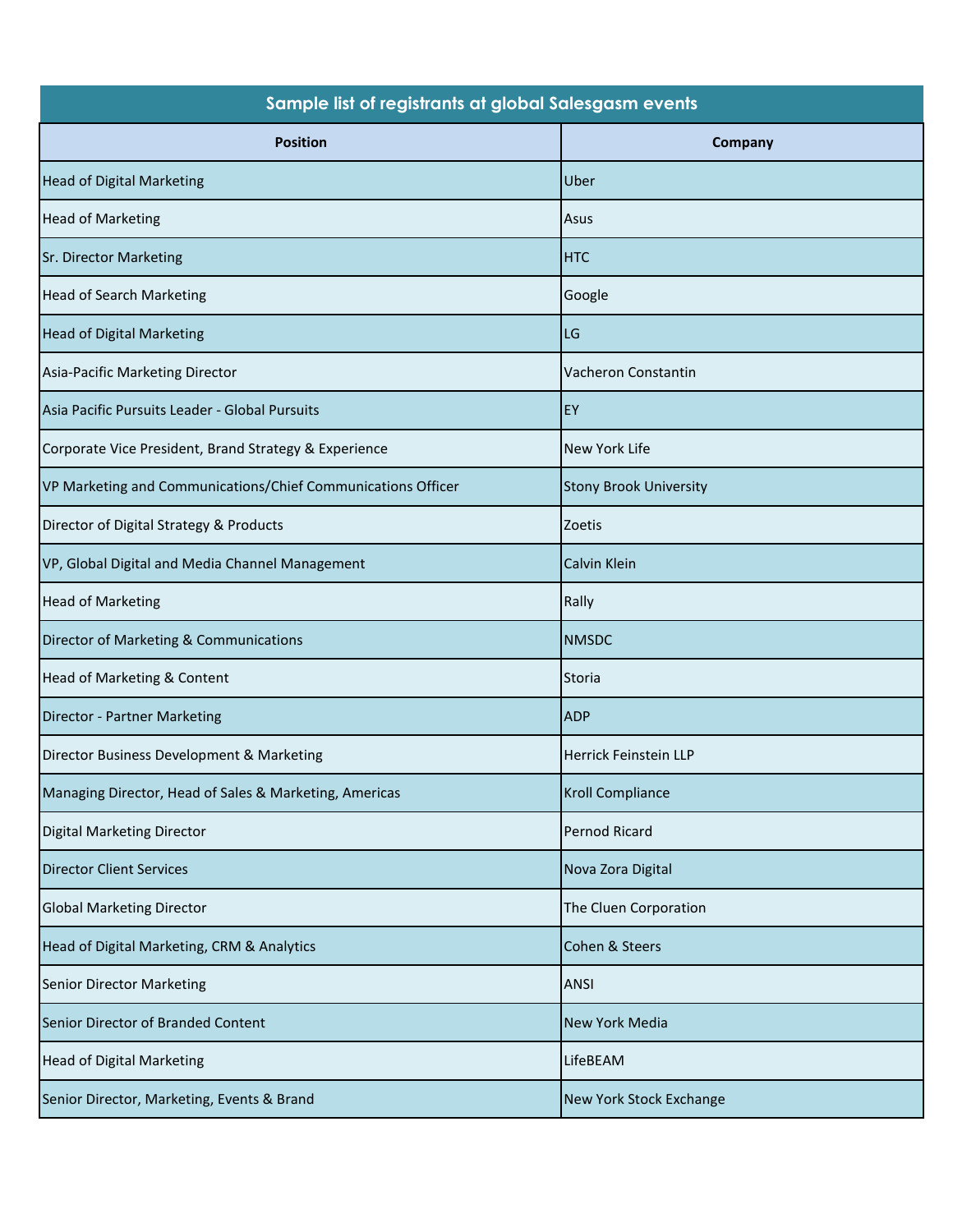| Partner, Global Marketing Leader, Innovation           | Mercer                         |
|--------------------------------------------------------|--------------------------------|
| <b>Head of Digital Marketing</b>                       | qordata                        |
| Senior Director of Marketing Science                   | <b>OMD Worldwide</b>           |
| <b>Senior Marketing Manager</b>                        | PepsiCo                        |
| Sr. Manager, Paid Social & Innovation                  | eBay                           |
| <b>Digital Coordinator</b>                             | Dior                           |
| <b>Senior Marketing Manager</b>                        | Time Inc.                      |
| Vice President of Integrated Consumer Communications   | Nestlé                         |
| Head, PR & Communications                              | <b>Blue Box Media</b>          |
| Director Of eCommerce and Customer Experience          | <b>Hickies</b>                 |
| Director of Communications & PR                        | <b>VSA Partners</b>            |
| <b>Senior Marketing Manager</b>                        | <b>Thomson Reuters</b>         |
| Director of Sales & Marketing                          | SailPlay                       |
| <b>Director of Marketing</b>                           | Eponym                         |
| Vice President, Digital Marketing                      | Gartner                        |
| <b>Vice President</b>                                  | <b>American Musical Supply</b> |
| Director, Global Content Marketing                     | Dun & Bradstreet               |
| <b>Ecommerce Manager</b>                               | Dior                           |
| Executive Director, Worldwide Digital Marketing Leader | <b>IBM</b>                     |
| <b>Marketing Director</b>                              | <b>DBS Remodel</b>             |
| VP, Head of Brand & Advertising                        | OppenheimerFunds               |
| Director, Marketing Solutions                          | <b>AdLarge Media</b>           |
| Director of Marketing & Events                         | <b>LDV Hospitality</b>         |
| VP, Consumer Marketing & Audience Development          | <b>Mansueto Ventures</b>       |
| Assistant Director, Digital Content and Social Media   | Montefiore Medical Center      |
| <b>Head of Advertising</b>                             | Frankly                        |
| Director of Brand Marketing                            | <b>Newton Living</b>           |
|                                                        |                                |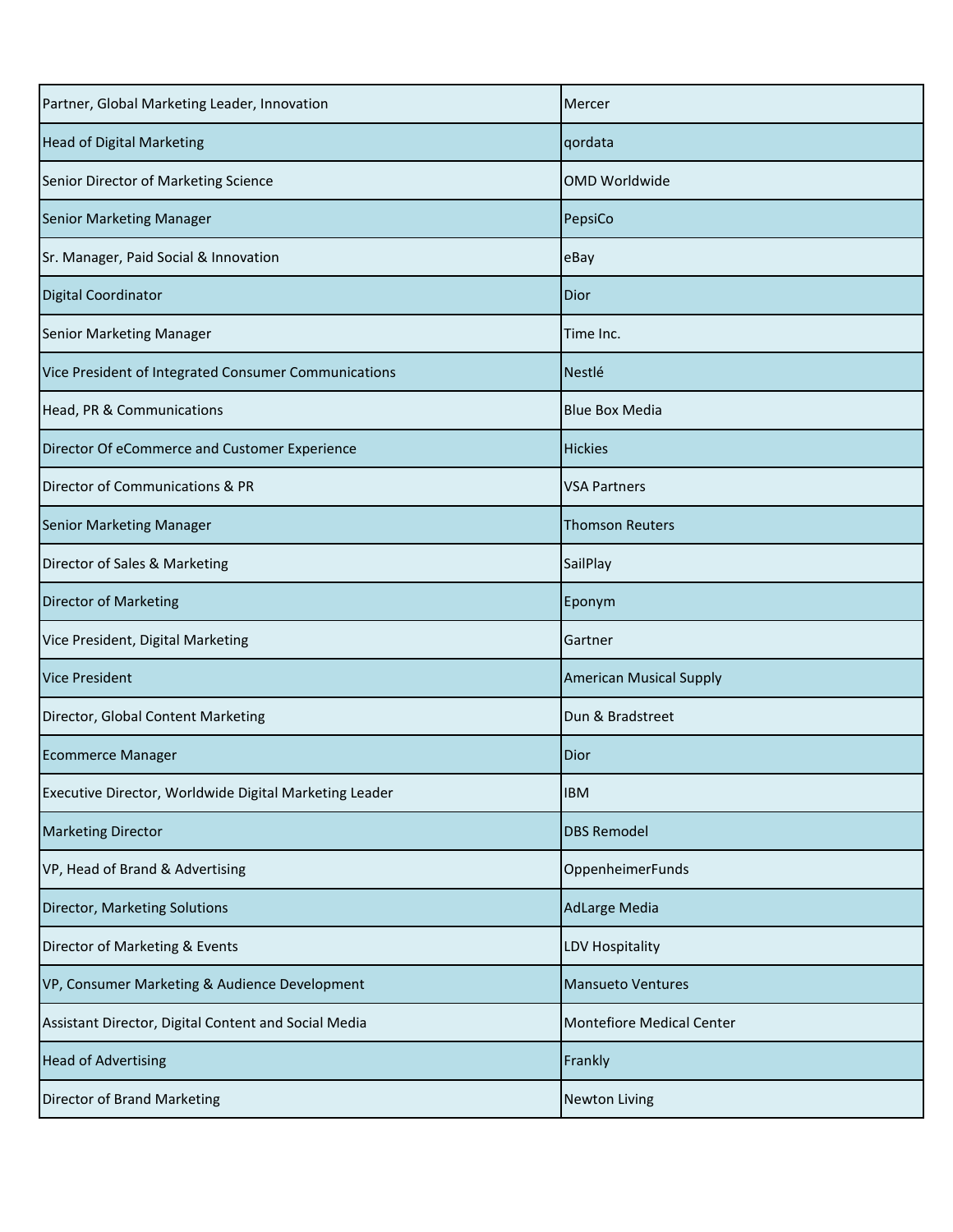| Director, Marketing Automation and Campaign Optimization        | Gartner                           |
|-----------------------------------------------------------------|-----------------------------------|
| <b>Corporate Strategy</b>                                       | Flevy.com                         |
| Director                                                        | iQuanti                           |
| Director                                                        | <b>Multivision Digital</b>        |
| <b>Senior Marketing Manager</b>                                 | <b>American Express</b>           |
| Director of Business Development                                | Canvas New York                   |
| <b>World Wide Marketing Manager</b>                             | <b>Hewlett Packard Enterprise</b> |
| Director Of Search Marketing                                    | Vab Media Digital Agency          |
| Director of Social Media                                        | GroupM                            |
| Director, Business Development                                  | Canvas Digital                    |
| Sr. Digital Marketing, Social Media & Content Strategist        | Verizon                           |
| Vice President Sales and Marketing                              | Multi Vision Digital              |
| National Sales and Marketing Lead - eCommerce                   | Coca-Cola                         |
| Director, Digital Services                                      | <b>Ballantine</b>                 |
| Director, Integrated Marketing                                  | The Players' Tribune              |
| Vp Business Development                                         | Adforce.Com                       |
| Senior Marketing Manager, Global Healthcare                     | PwC                               |
| <b>CEO</b>                                                      | Galileo Tech Media                |
| <b>Digital Brand Manager</b>                                    | Unilever                          |
| Head of Advertising & Content Marketing                         | <b>Statista</b>                   |
| Associate Vice President for Marketing and Communications       | Thomas Edison State University    |
| Senior Marketing Manager                                        | Scholastic                        |
| Global Head of Marketing, Content, Communities & Communications | TradingScreen                     |
| Founder & CEO                                                   | Silverback Social                 |
| Director of Global Media & Digital Marketing                    | <b>Hewlett Packard Enterprise</b> |
| <b>Group Account Director</b>                                   | Cummins&Partners                  |
| Director, Digital Sales Channels                                | Westpac                           |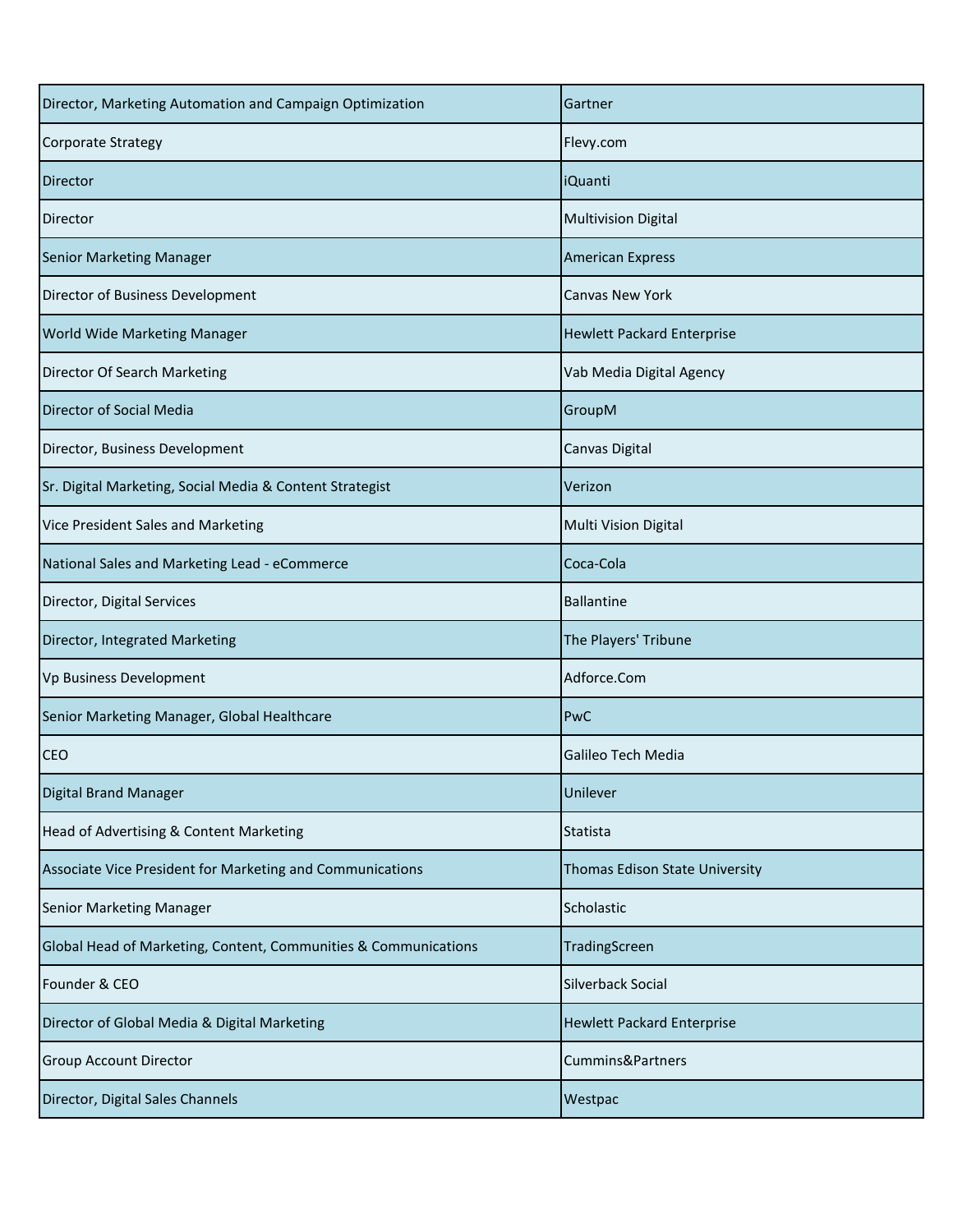| Project General Manager                              | Toyota                            |
|------------------------------------------------------|-----------------------------------|
| Director, head of marketing Asia                     | <b>ADS Securities</b>             |
| National SEO Director                                | Ogilvy and Mather                 |
| <b>Sales Director</b>                                | Deskera                           |
| <b>Marketing Manager</b>                             | <b>ANX International</b>          |
| <b>Head of Street View APAC</b>                      | Google                            |
| <b>Senior Marketing Manager</b>                      | <b>PR Newswire</b>                |
| <b>Director Communications and Marketing</b>         | <b>GSSI Group</b>                 |
| <b>Head of Marketing</b>                             | The Hub Singapore                 |
| <b>Director of Marketing</b>                         | Flight Centre Hong Kong           |
| Vice-President, Venturing and Emerging Brands        | Coca-Cola                         |
| <b>Head of Customer Experience</b>                   | Ladbrokes                         |
| <b>Head of Marketing</b>                             | <b>Blue Umbrella Limited</b>      |
| <b>Account Director</b>                              | <b>McCorkell &amp; Associates</b> |
| Vice President, Head of APAC                         | <b>BlueShift Labs</b>             |
| <b>Head of Marketing</b>                             | Pont des Arts                     |
| <b>Marketing Manager</b>                             | Uber                              |
| <b>Head of Production</b>                            | <b>Monster and Bear</b>           |
| Chief Marketing Officer                              | Invest Hong Kong                  |
| <b>Head of Data &amp; Targeting</b>                  | Yahoo7                            |
| Director                                             | <b>LVC Group</b>                  |
| <b>Sales and Marketing Manager</b>                   | Swarovski                         |
| <b>General Manager Sales</b>                         | Experian                          |
| Head of Business Development - APAC                  | <b>Truven Health Analytics</b>    |
| Co-CEO                                               | YouGov Asia Pacific               |
| <b>Client Communications &amp; Marketing Manager</b> | Veolia                            |
| Director, Marketing                                  | Hong Kong Disneyland              |
|                                                      |                                   |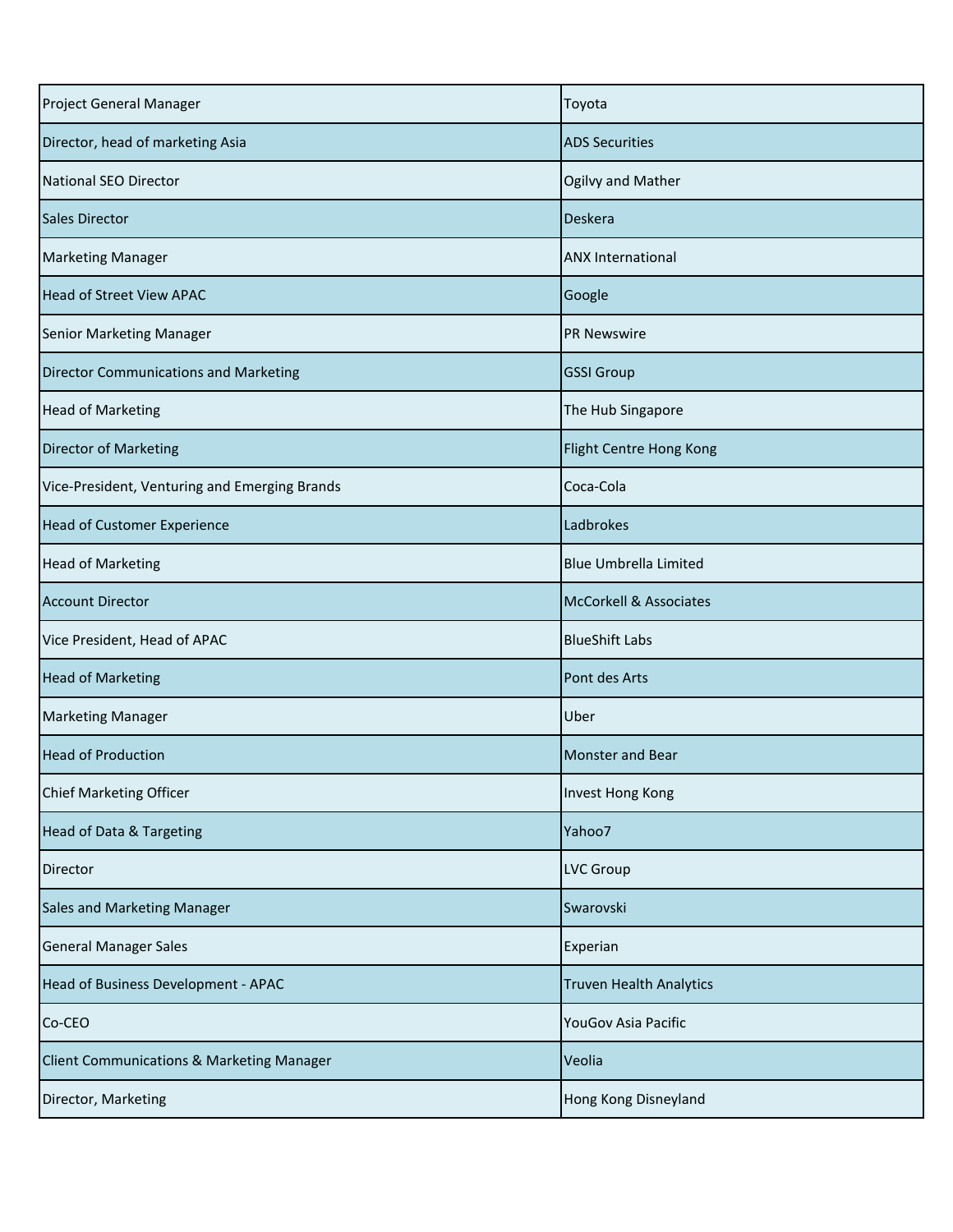| Senior Director of Marketing & Communications, Yahoo Hong Kong | Yahoo                                      |
|----------------------------------------------------------------|--------------------------------------------|
| <b>Sr. Manager Marketing</b>                                   | Audi                                       |
| <b>Head Customer Marketing</b>                                 | Bacardi                                    |
| Sales and Marketing Director                                   | AppsMotion                                 |
| Vice President & Head - Corporate Marketing                    | <b>HCL Technologies</b>                    |
| <b>Executive Director</b>                                      | Vexigo HK (AQ Communications)              |
| Head, Radio and Regional Marketing                             | Australian Broadcasting Corporation        |
| <b>Head of Sales</b>                                           | The British Club Singapore                 |
| <b>Managing Director</b>                                       | Adknowledge Asia                           |
| <b>Creative Director</b>                                       | StudioNV                                   |
| Head of Marketing & Corporate Communications                   | Principal Investment & Retirement Services |
| <b>Marketing Manager</b>                                       | Alibaba                                    |
| Head of Business Development - Asia                            | Intuit                                     |
| Senior Marketing Manager, North Asia                           | <b>Thomson Reuters</b>                     |
| Director, Sales and Marketing                                  | <b>Modern Dental Pacific</b>               |
| Director of Brand Strategy and CEO                             | BrandManager                               |
| <b>Managing Director</b>                                       | The Honey Combers                          |
| Director                                                       | <b>Fellettis</b>                           |
| <b>Head of Marketing</b>                                       | <b>Nessa</b>                               |
| Group Vice President and Head of Marketing                     | PolicyBazaar and PaisaBazaar               |
| <b>Creative Director</b>                                       | Ladyboss.Asia                              |
| <b>Marketing Specialist</b>                                    | <b>Epworth HealthCare</b>                  |
| Director                                                       | Thai-Finnish Chamber of Commerce           |
| <b>Country Director</b>                                        | Adknowledge Asia                           |
| Assistant Manager, Marketing                                   | <b>American Express</b>                    |
| Managing Director: Retail & Direct Delivery                    | Pearson                                    |
| <b>Business Director</b>                                       | Advantage SEO                              |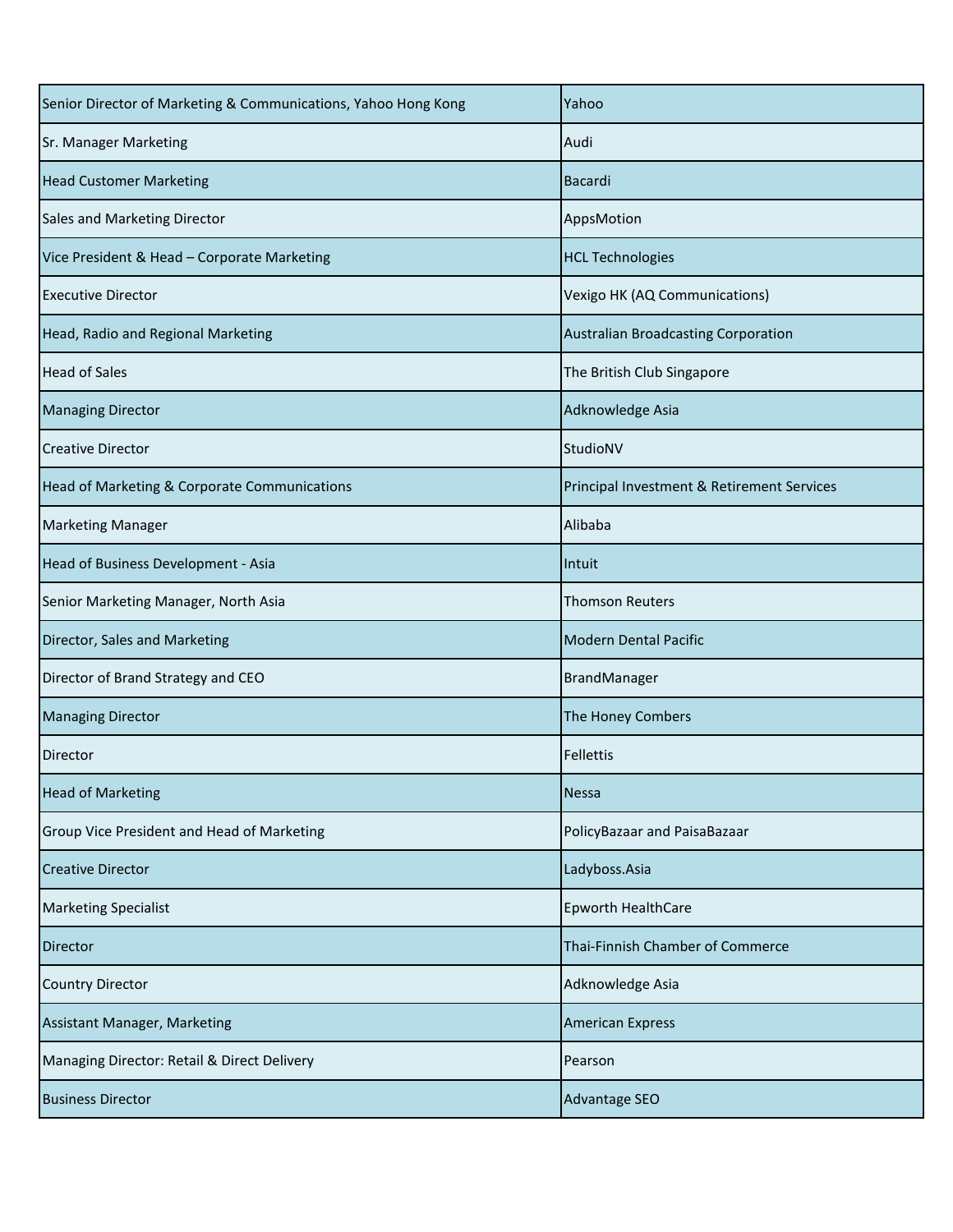| <b>Strategic Sales Lead</b>             | <b>AOL Platforms</b>                 |
|-----------------------------------------|--------------------------------------|
| Head of Marketing & Communications      | <b>Cure Brain Cancer Foundation</b>  |
| Director                                | <b>EyeLevel Communications</b>       |
| Digital Project Director                | <b>Godo Online Marketing</b>         |
| Director, Marketing and Communications  | W Hotels Hong Kong                   |
| <b>General Manager</b>                  | Magnum & co                          |
| <b>CEO</b>                              | <b>MWI</b>                           |
| Founder                                 | <b>Impossible Marketing</b>          |
| Founder                                 | Caught Red Handed                    |
| <b>Managing Director</b>                | Webeasts                             |
| Marketing Manager - APAC                | Adknowledge Asia                     |
| Director/Investor                       | <b>Customized Training Solutions</b> |
| Senior Digital Marketing Manager        | Fairfax Media                        |
| Founder, Director                       | <b>Strive High</b>                   |
| <b>Head of Marketing AsiaPac</b>        | AirPlus International                |
| <b>Marketing Associate</b>              | <b>Steel Available</b>               |
| <b>CEO</b>                              | Pulmentum                            |
| Head - Digital Marketing                | Carousell                            |
| <b>Marketing Director</b>               | Adknowledge Asia                     |
| <b>Marketing Director</b>               | Diageo                               |
| <b>Head of Business Development</b>     | Deacons                              |
| <b>Head of Business Development</b>     | Fraunhofer IDM@NTU                   |
| Founder and Director                    | The Minimalist                       |
| Marketing Manager, Residential Projects | <b>CBRE</b>                          |
| Head of Sales / Managing Client Partner | Verizon                              |
| <b>Business Director</b>                | Maverick                             |
| <b>Managing Director</b>                | Event-Crew Australia                 |
|                                         |                                      |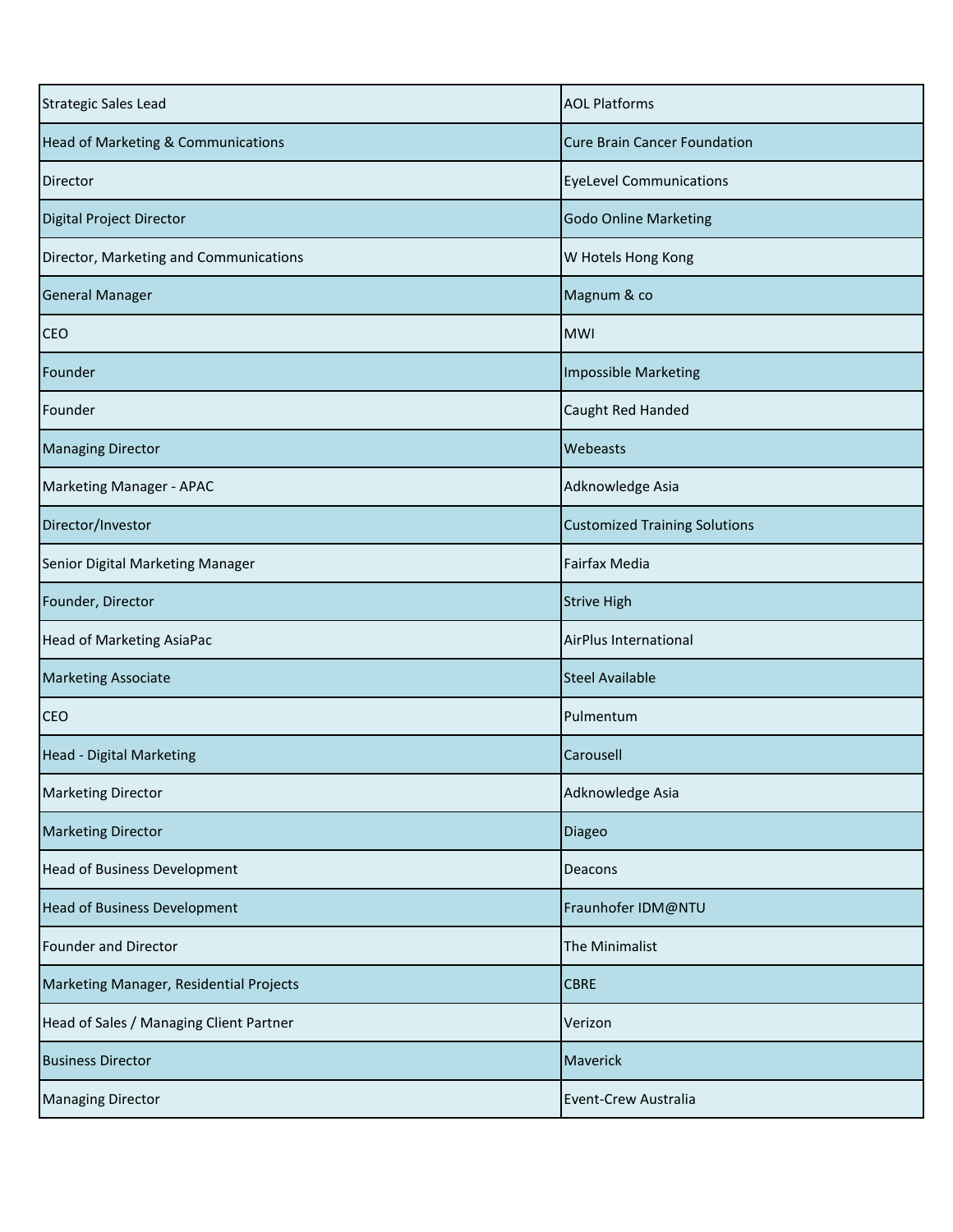| Vice President, North Asia Strategy, Asia Marketing        | J P Morgan                          |
|------------------------------------------------------------|-------------------------------------|
| <b>General Manager</b>                                     | <b>WYZA Limited</b>                 |
| <b>Chief Marketing Officer</b>                             | Standard Life (Asia) Ltd            |
| Director of e commerce and fulfillment                     | <b>IM Holdings</b>                  |
| <b>Marketing Executive</b>                                 | <b>Xref</b>                         |
| <b>Managing Director</b>                                   | Sliprint                            |
| Director, Content & Inbound                                | <b>Green Hat</b>                    |
| Director of real estate funds                              | Inkeri Financial                    |
| <b>Senior Marketing Executive</b>                          | Ausfilm                             |
| Director                                                   | Creativa                            |
| <b>Regional Sales Director</b>                             | <b>International Study Programs</b> |
| Director of Marketing, APAC                                | SurveyMonkey                        |
| Director                                                   | Creativa                            |
| <b>Head of Creative Industries</b>                         | Invest Hong Kong                    |
| Managing Director, Ecselis & Head of Paid Digital Strategy | <b>Havas Media</b>                  |
| Director of Sales Strategy, Sales Leader and Coach         | <b>EMC</b>                          |
| <b>Director</b>                                            | <b>Real Estate Investing</b>        |
| Director                                                   | <b>IMC</b>                          |
| Founder and Managing Director                              | <b>Fellettis</b>                    |
| Director of Marketing and Communications Australia         | Randstad Australia                  |
| <b>Country Director</b>                                    | Singtel                             |
| <b>Marketing Manager</b>                                   | Dun & Bradstreet                    |
| Head of Sales (Asia)                                       | EdgeVerve, An Infosys Company       |
| <b>Associate District Director</b>                         | OrangeTee.com                       |
| <b>Country Head ANZ</b>                                    | YouGov Asia Pacific                 |
| Head of Data and Attribution APAC                          | <b>AOL Platforms</b>                |
| Sales and Partnerships Director APAC                       | Corinium Global Intelligence        |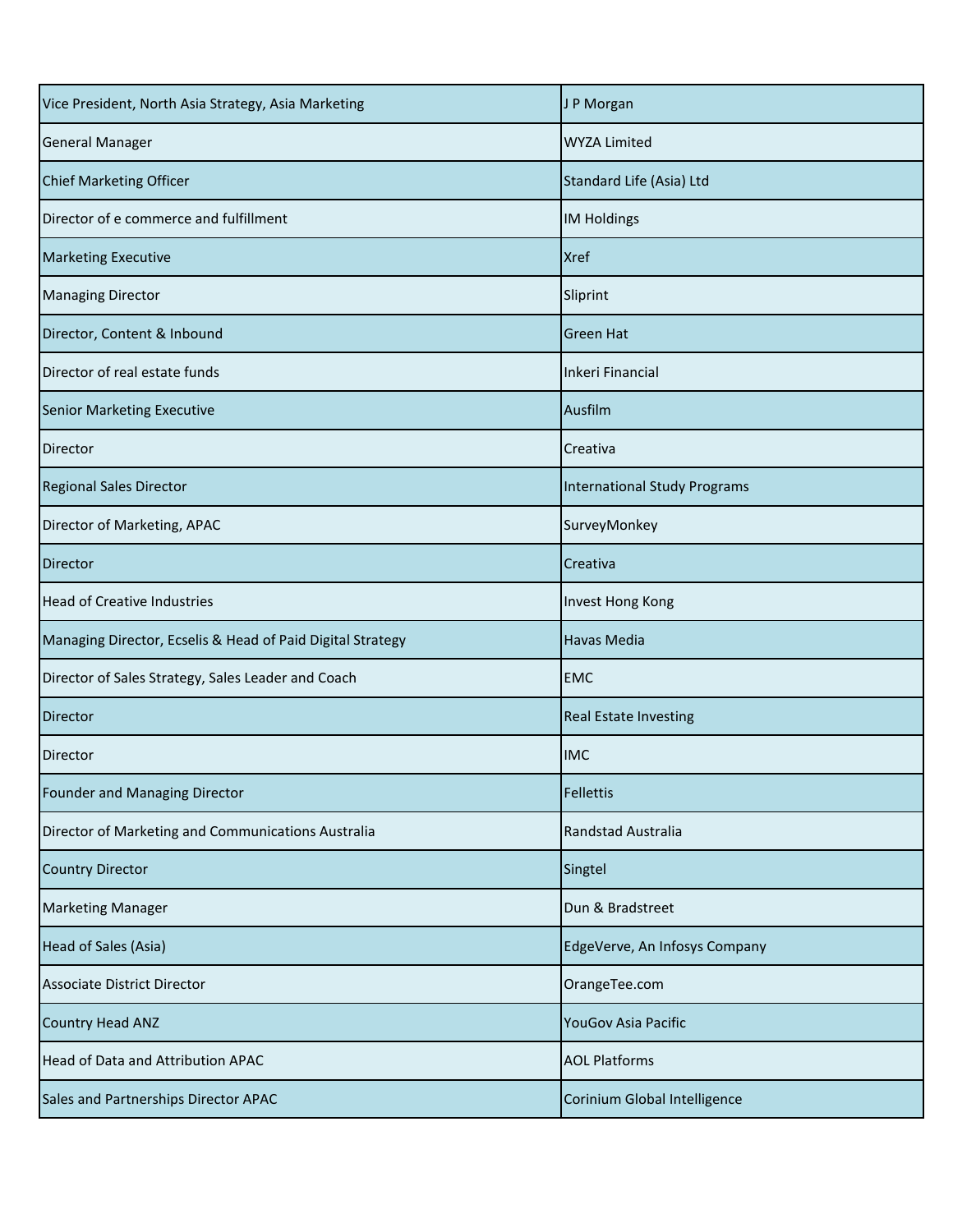| Spectrum Worldwide                     |
|----------------------------------------|
| Neyox                                  |
| Monster Worldwide                      |
| The British Club Singapore             |
| Adknowledge Asia                       |
| Marketing Institute of Singapore (MIS) |
| Lockton Companies Australia            |
| <b>Monster and Bear</b>                |
| <b>Rolling Arrays</b>                  |
| George P. Johnson                      |
| Optus                                  |
| Foodpanda                              |
| Dun & Bradstreet                       |
| EY                                     |
| <b>BeScene Digital</b>                 |
| Carousell                              |
| Catalyst                               |
| Foxtel                                 |
| Foodpanda                              |
| <b>APACSMA</b>                         |
| William Grant & Sons                   |
| <b>KPMG</b>                            |
| <b>Robert Half</b>                     |
| <b>DBS Bank</b>                        |
| PwC                                    |
| Infinity Motor Company Limited         |
| eBET                                   |
|                                        |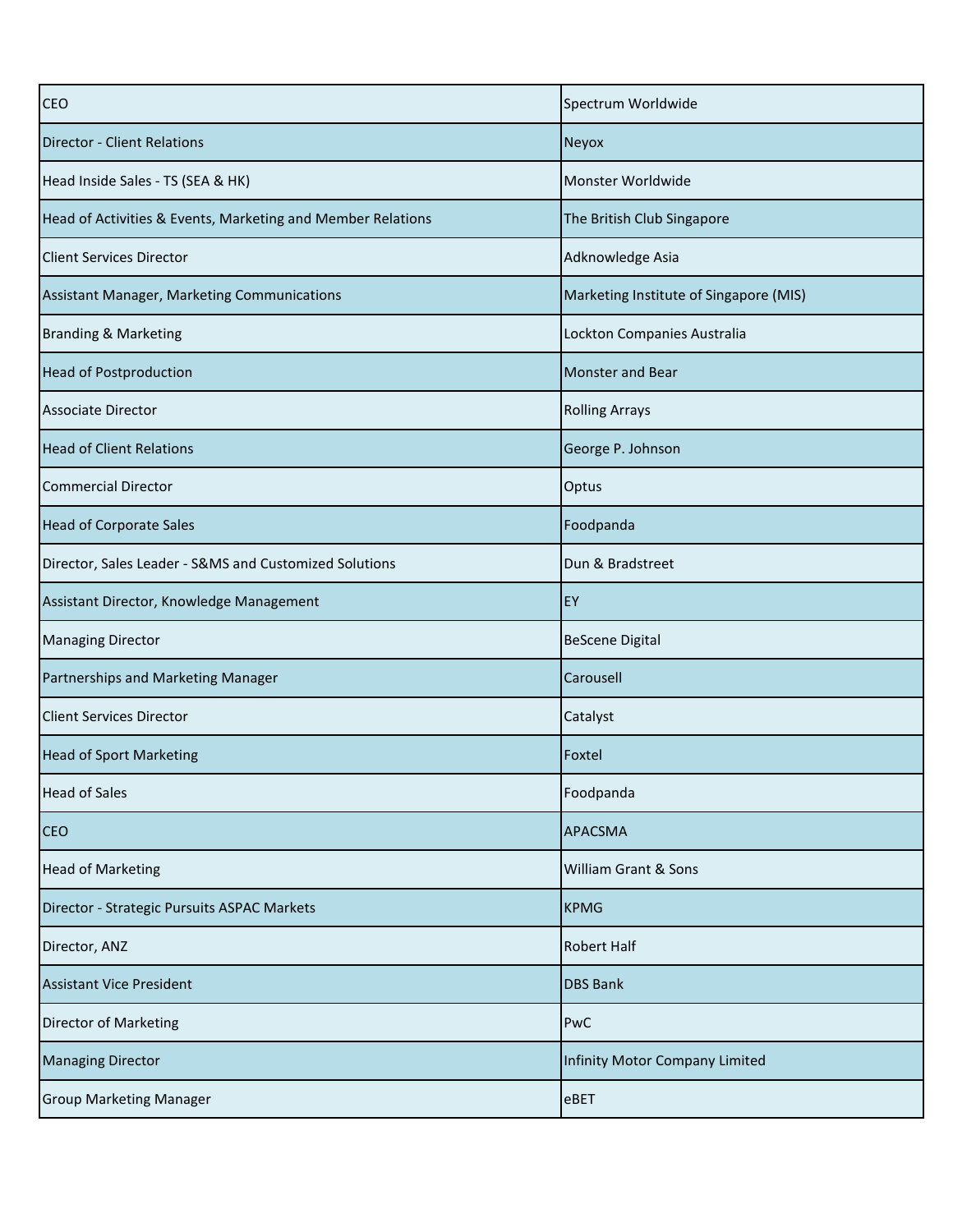| Microsoft                            |
|--------------------------------------|
| Zurich Insurance                     |
| <b>AMP Capital</b>                   |
| Ausfilm                              |
| e3 Learning                          |
| Expedia                              |
| Yahoo                                |
| Expedia                              |
| Veolia                               |
| LinkedIn                             |
| <b>Steel Available</b>               |
| <b>Thomson Reuters</b>               |
| <b>Hutchison Telecom</b>             |
| <b>Bhea Technologies</b>             |
| <b>Baidu International</b>           |
| Spectrum Worldwide                   |
| <b>Custom Printed Bags and Boxes</b> |
| <b>Era Realty Network</b>            |
| Lithium                              |
| Shiffman Morrison Asia               |
| <b>Universal Magazines</b>           |
| <b>HSBC</b>                          |
| <b>Hewlett Packard Enterprise</b>    |
| Bottega Veneta                       |
| Montessori Academy                   |
| TBWA\Melbourne                       |
| <b>Green Hat</b>                     |
|                                      |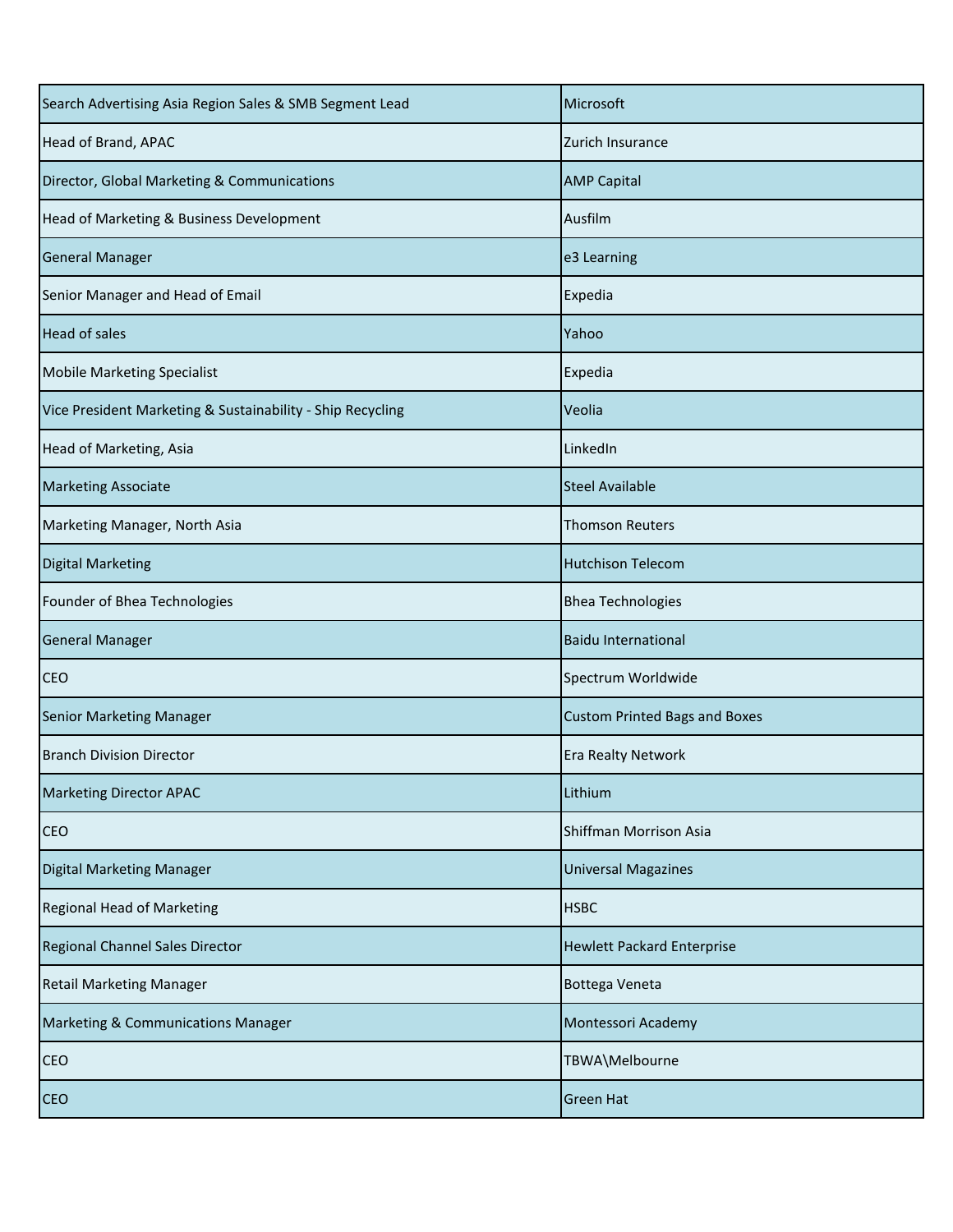| <b>Managing Director</b>                                           | <b>Escape Mate</b>                     |
|--------------------------------------------------------------------|----------------------------------------|
| Multi-Channel Marketing Manager                                    | GlaxoSmithKline                        |
| <b>Global Marketing Manager</b>                                    | Singtel                                |
| Founder                                                            | <b>Hustle Media</b>                    |
| Channel Planning Director & Global Head of Media - Cathay Pacific  | Mc Cann Worldgroup                     |
| Marketing Manager (and co-founder) for AussieHealthProducts.com.au | <b>Aussie Health Products</b>          |
| <b>Head of Direct Sales</b>                                        | <b>Study Group</b>                     |
| Advertising Sales Director, Greater China                          | The Wall Street Journal                |
| <b>Global CEO</b>                                                  | <b>Black Marketing</b>                 |
| <b>Creative Director</b>                                           | StudioNV                               |
| Enterprise Account Director _ Marketing Solutions HK               | LinkedIn                               |
| <b>Head of Digital Marketing</b>                                   | 1 Million Women                        |
| <b>Marketing Manager</b>                                           | <b>HLH Prototypes</b>                  |
| Managing Director-Asia                                             | <b>JK 58</b>                           |
| <b>Director - Client Relations</b>                                 | Neyox                                  |
| <b>Founder and Director</b>                                        | <b>The Minimalist</b>                  |
| <b>Director</b>                                                    | <b>MWI</b>                             |
| <b>Head of Digital Marketing</b>                                   | <b>ELMO Talent Management Software</b> |
| Director of Digital Operations and Co-owner                        | Hong Kong Broadband Network Ltd        |
| Co-Founder                                                         | FirstRide                              |
| <b>CEO</b>                                                         | <b>Criterion Conferences</b>           |
| General Manager - East Australia                                   | H.I.Fraser Pty Ltd                     |
| Director, Field Marketing APJ                                      | Citrix                                 |
| <b>Head of Marketing and Communications</b>                        | <b>Tarkett</b>                         |
| <b>Digital Marketing Speciallist</b>                               | <b>Impossible Marketing</b>            |
| <b>Marketing Manager</b>                                           | Southern Cross dental                  |
| Digital Marketing Manager                                          | Hyatt                                  |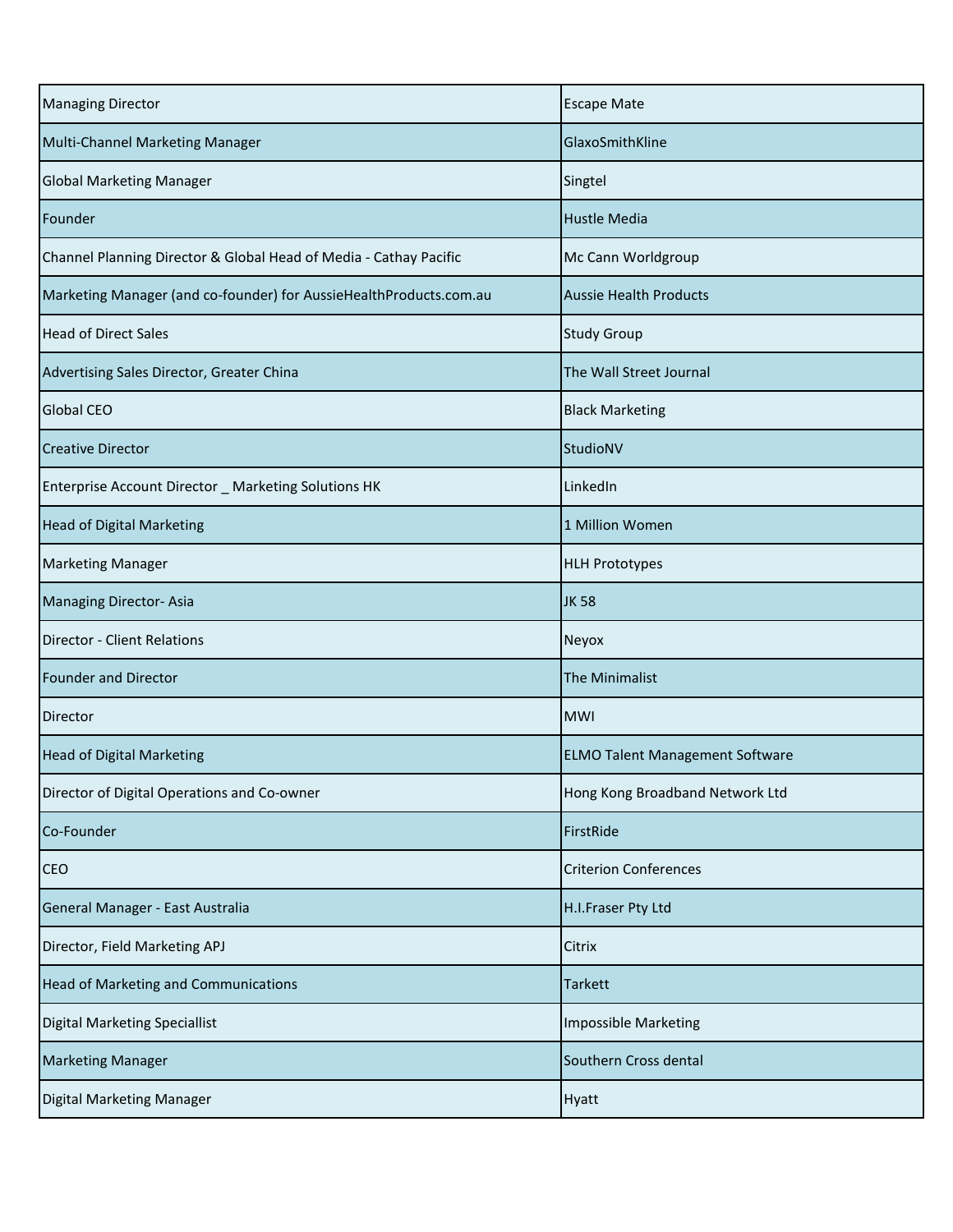| International Media Lead (APAC/LATAM/Canada)               | Microsoft                     |
|------------------------------------------------------------|-------------------------------|
| <b>Managing Director</b>                                   | Thinkplus Digital Company Ltd |
| <b>CEO</b>                                                 | <b>Sparrow Flights</b>        |
| International Sales Director-Asia                          | Revlon                        |
| Head of Radio Sales - Sydney                               | Southern Cross Austereo       |
| Founder and Director                                       | Soco Sales Training           |
| <b>Managing Director</b>                                   | <b>BDRC Australia</b>         |
| Innovation Marketing Manager                               | Diageo                        |
| Vice President, Digital Marketing                          | <b>DBS Bank</b>               |
| Director, APAC                                             | Datorama                      |
| <b>Managing Director</b>                                   | <b>HKwalls</b>                |
| Director Sales, Asia Pacific and Japan                     | Veritas                       |
| Senior Manager, APAC Merchandising and Strategic Marketing | eBay                          |
| Co-Founder                                                 | <b>HLH Mold Tech</b>          |
| Director - Salesforce Marketing Cloud                      | Capgemini                     |
| Digital Marketing Manager                                  | Spaceship                     |
| International Marketing Specialist                         | Domino's Pizza                |
| <b>Group Head</b>                                          | Hello Pay Pvt Ltd             |
| <b>Managing Director</b>                                   | Adknowledge Asia              |
| Vice President, Head of Asia                               | Danfoss                       |
| <b>Managing Director</b>                                   | Chill                         |
| <b>Marketing Coordinator</b>                               | <b>Godo Online Marketing</b>  |
| Co-Founder                                                 | Checkouts.sg                  |
| <b>CEO</b>                                                 | <b>Xtreme Global DSE Ltd</b>  |
| Senior Marketing Manager, Australia & New Zealand          | T. Rowe Price                 |
| <b>Digital Marketing Strategist</b>                        | eSense Web Design             |
| <b>Director</b>                                            | Gozoop                        |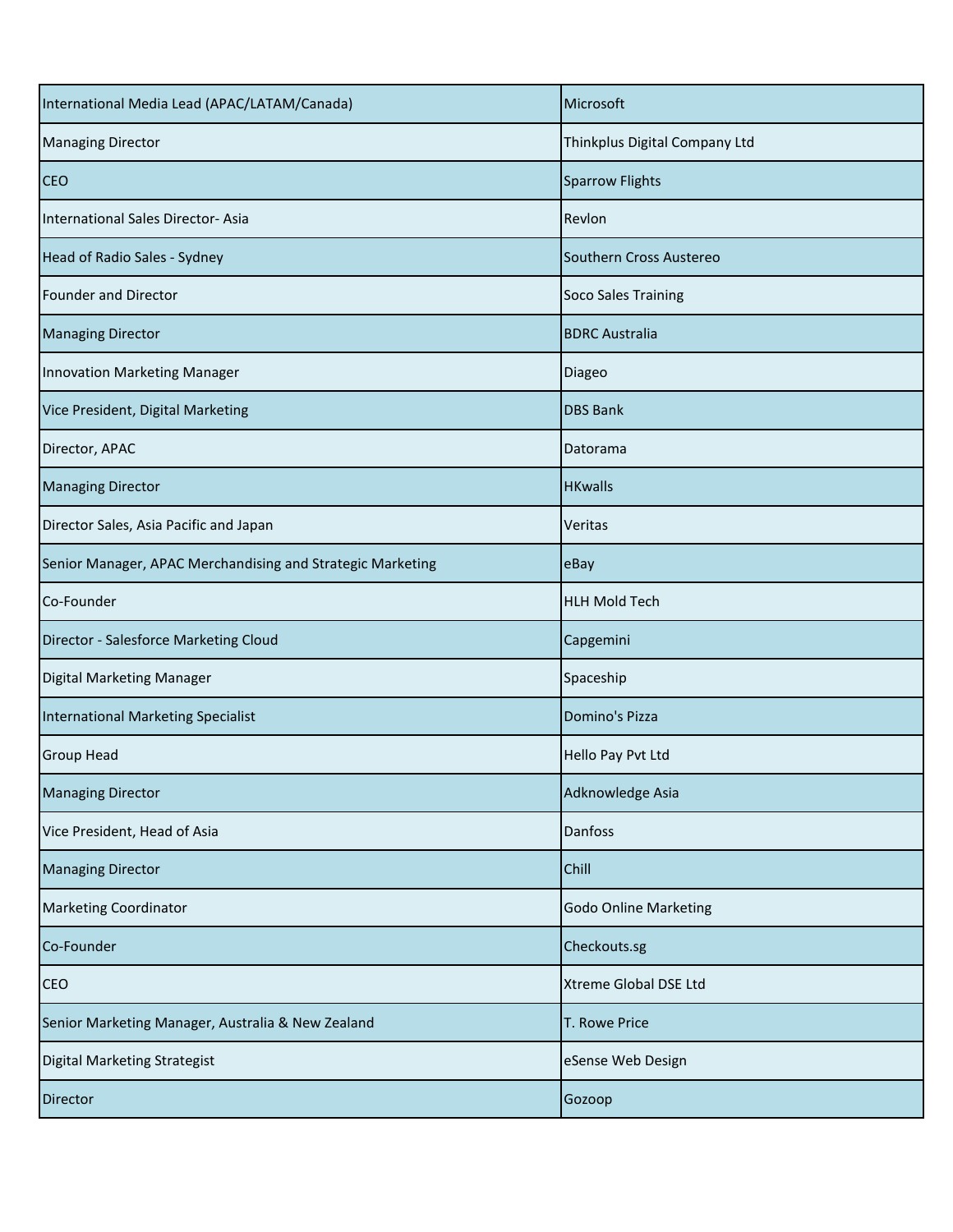| <b>Marketing Manager</b>                                  | cievents                                |
|-----------------------------------------------------------|-----------------------------------------|
| Channel Sales Lead for Google AdWords (Digital Marketing) | Google                                  |
| Director                                                  | Prominence                              |
| <b>Marketing Manager</b>                                  | Ce La Vi                                |
| <b>Head of Business Digital Sales</b>                     | Westpac                                 |
| <b>Head of Strategy</b>                                   | Groupon                                 |
| CEO // Creative Director                                  | Catalyst                                |
| <b>Director</b>                                           | <b>VMI Collective</b>                   |
| <b>Account Director</b>                                   | <b>RADAR</b>                            |
| <b>Managing Director</b>                                  | Intesols - Intelligent Online Solutions |
| Head of Distribution/Sales, Asia                          | <b>Just Shot Films</b>                  |
| Head of EdgeVerve Marketing, APAC                         | EdgeVerve, An Infosys Company           |
| <b>Commercial Director</b>                                | <b>BDRC Australia</b>                   |
| Regional Director, Video                                  | Adknowledge Asia                        |
| Vice President, Marketing Excellence                      | Schneider Electric                      |
| Co-Founder                                                | <b>Pear Comms</b>                       |
| Marketing and Advertising Manager, Asia Pacific           | T. Rowe Price                           |
| Head of Business Development - APAC                       | <b>Truven Health Analytics</b>          |
| Head of PR & Marketing                                    | CÉ LA VI                                |
| Senior Manager, Marketing and Communications              | <b>CBRE</b>                             |
| Director - PR                                             | Webeasts                                |
| <b>General Manager - Marketing</b>                        | Randstad Australia                      |
| <b>National Agency Director</b>                           | <b>SASS Management</b>                  |
| <b>Content Marketing Manager</b>                          | Finder.com.au                           |
| Head of Sales (Asia)                                      | EdgeVerve, An Infosys Company           |
| Marketing Manager, North Asia                             | LinkedIn                                |
| <b>Head of Marketing</b>                                  | Power2Motivate                          |
|                                                           |                                         |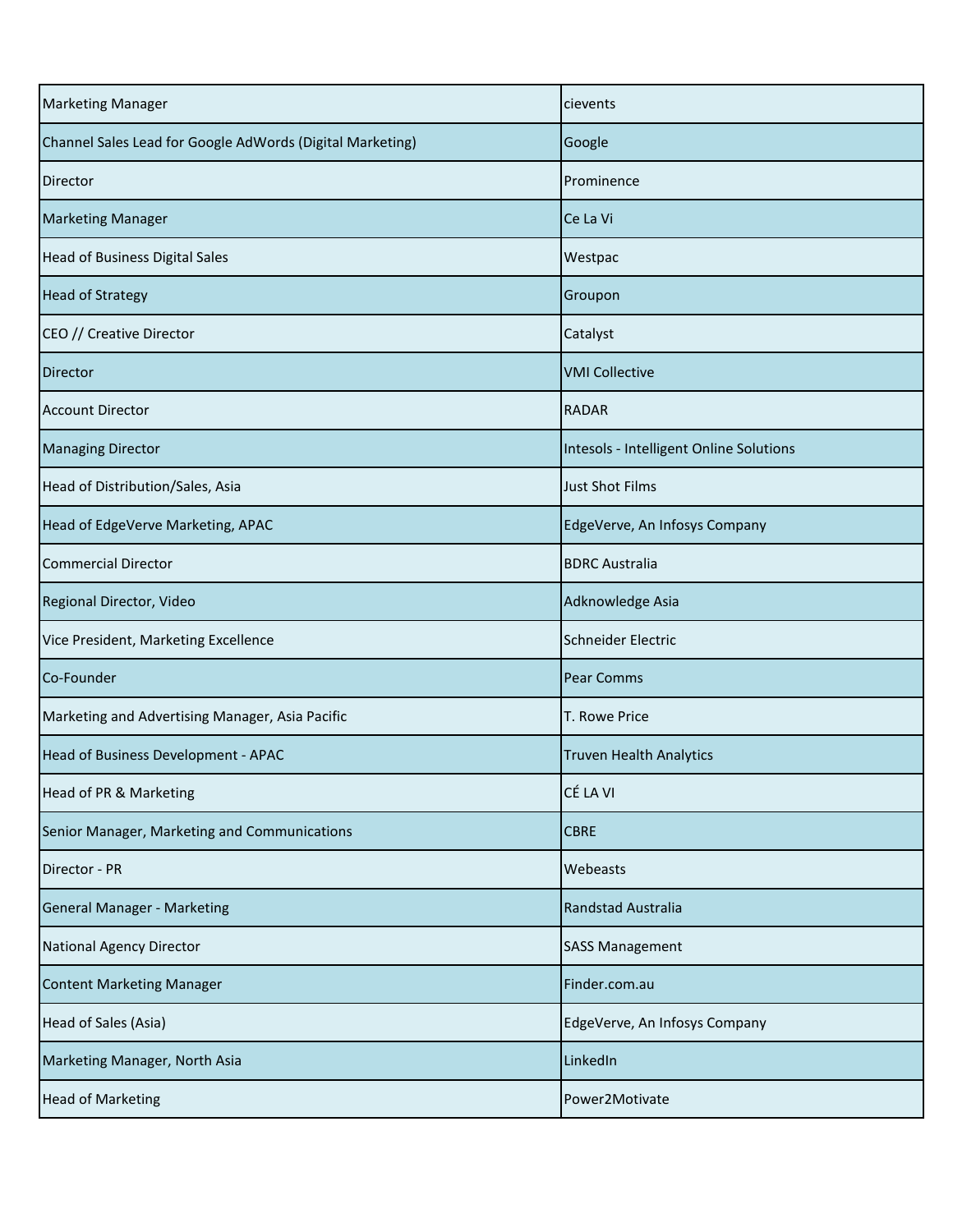| <b>Head of Marketing Communications</b>            | Facebook                             |
|----------------------------------------------------|--------------------------------------|
| <b>Communications Director</b>                     | Ladyboss.Asia                        |
| <b>Director of Sales</b>                           | cievents                             |
| <b>Head of Central Marketing</b>                   | <b>Online Gaming Company</b>         |
| <b>Director - Client Relations</b>                 | Neyox                                |
| <b>Managing Director</b>                           | Optimagenics Age Management Medicine |
| <b>CEO</b>                                         | <b>Compass Telematics Pte Itd</b>    |
| Head of Services Brand & Marketing                 | Woolworths                           |
| Marketing Manager, International Market            | <b>PCCW Solutions</b>                |
| Director, Category Marketing                       | <b>DFS Group</b>                     |
| Sales & Marketing Manager                          | <b>Steel Available</b>               |
| <b>CEO</b>                                         | Sitecraft                            |
| Director - PR                                      | Webeasts                             |
| <b>Head of Marketing</b>                           | <b>Godo Online Marketing</b>         |
| <b>Director</b>                                    | Sara Beattie Appointments            |
| Marketing and Commercial Director                  | Hong Kong Cricket Association        |
| <b>Marketing Manager</b>                           | Chope                                |
| <b>Account and Marketing Manager</b>               | <b>TAPevents</b>                     |
| Assistant Manager, Business Strategy and Marketing | <b>AIA</b>                           |
| Director of Strategy & Client Services             | Mc Cann Worldgroup                   |
| <b>Head of International Sales</b>                 | <b>PCCW Solutions</b>                |
| VP of Marketing                                    | Undone                               |
| <b>Head of Digital</b>                             | <b>Step Change</b>                   |
| Head of Sales - Programmatic & Data                | Yahoo7                               |
| <b>Sales and Marketing Manager</b>                 | <b>TAPevents</b>                     |
| Head of Marketing HK office                        | Pluggedin                            |
| Senior PR Marketing Manager, APAC                  | <b>Robert Half</b>                   |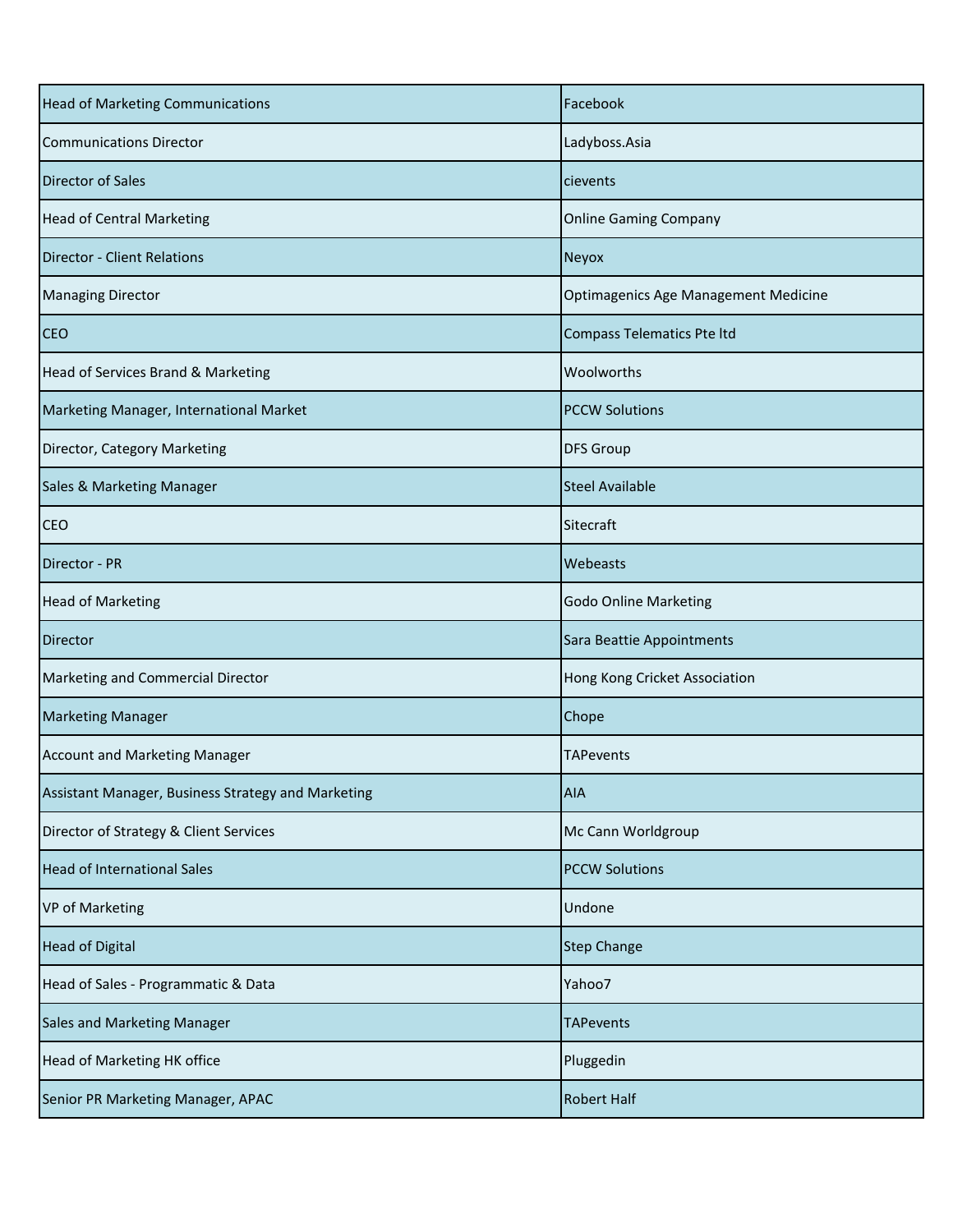| Head of SMB Sales - South East Asia                             | Twitter                         |
|-----------------------------------------------------------------|---------------------------------|
| President/CEO                                                   | Vertex Venture Management       |
| Director of Marketing                                           | <b>AIA</b>                      |
| Director, Business Strategy and Planning                        | Westpac                         |
| <b>Managing Director</b>                                        | Sequebb                         |
| General Manager (Sales and Professional Services), Asia Pacific | Fuji Xerox                      |
| Sales & Marketing Manager                                       | MediaBuzz                       |
| <b>Managing Director</b>                                        | M A Consulting Group            |
| National Head of Sales                                          | Yahoo7                          |
| Vice President, Head of APAC                                    | <b>BlueShift Labs</b>           |
| Group Director Of Spa (Chuan Spa)                               | Langham Hospitality Group       |
| <b>Head of Marketing</b>                                        | <b>Black Marketing</b>          |
| Director, Head of Digital                                       | <b>Wall Street Journal</b>      |
| <b>Creative Director</b>                                        | StudioNV                        |
| General Manager - Marketing & Digital Programs                  | eChoice                         |
| Director Of Marketing And Communications                        | <b>Griffith University</b>      |
| <b>Managing Director</b>                                        | Webeasts                        |
| Associate Director, Business Strategy and Marketing             | <b>AIA</b>                      |
| Head of Sales, Head of Marketing                                | <b>Singapore Press Holdings</b> |
| National Thought Leadership Leader                              | PwC                             |
| Digital Marketing Manager                                       | Shangri-la                      |
| <b>CEO</b>                                                      | <b>Steel Available</b>          |
| Director - MRICS ASA MSc(Fin)                                   | Crowe Horwath                   |
| <b>Head of Marketing Communications</b>                         | <b>Sony Corporation</b>         |
| <b>Research Director</b>                                        | YouGov Asia Pacific             |
| <b>Marketing Manager</b>                                        | Microsoft                       |
| Director                                                        | Cooler Insights                 |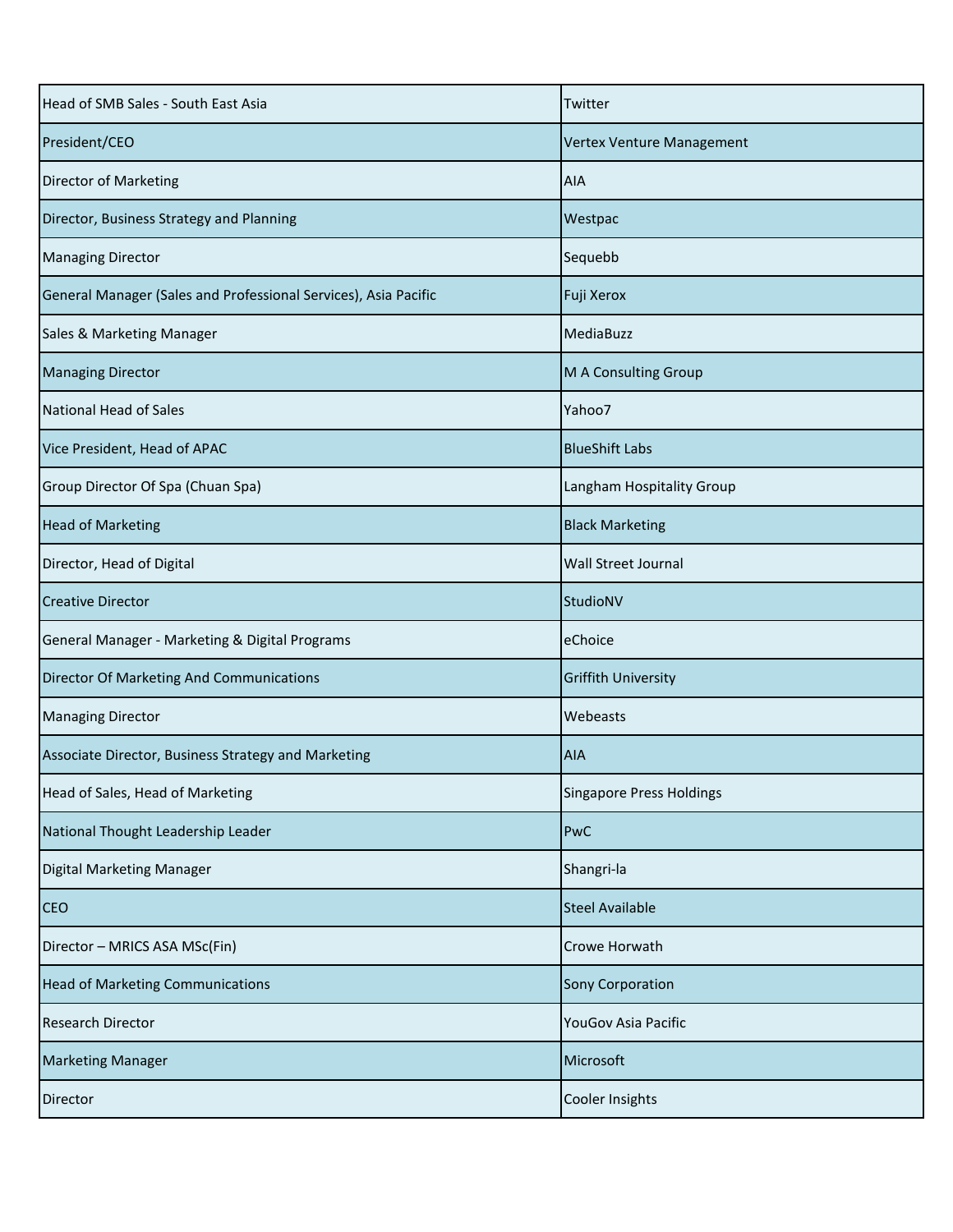| APAC Senior Marketing Leader for IaaS, Cloud   | Softlayer, An IBM Company              |
|------------------------------------------------|----------------------------------------|
| Vice President Marketing, CMS Company          | Hong Kong Exchanges and Clearing       |
| <b>Customer Success Director</b>               | Lithium                                |
| Director / Contributing Editor                 | Media Buzz                             |
| APAC Regional Head of Business Group Marketing | Microsoft                              |
| <b>Managing Director</b>                       | HB&P                                   |
| <b>Marketing Manager</b>                       | Microsoft                              |
| Director, Digital Business                     | Hong Kong Disneyland                   |
| <b>Marketing Manager</b>                       | Marketing Institute of Singapore (MIS) |
| <b>Head of PR</b>                              | <b>TedX</b>                            |
| <b>Business Development Director</b>           | PlayPause                              |
| <b>Head of Marketing</b>                       | <b>Aon Hewitt</b>                      |
| Online Performance and Analytics Manager       | Foxtel                                 |
| Sales Manager                                  | <b>AIESEC in HK</b>                    |
| Senior Account Manager                         | <b>Bluefin Resources</b>               |
| Digital Experience Manager                     | <b>Suncorp Group</b>                   |
| Insights and Research Manager                  | <b>Tabcorp</b>                         |
| Vice President Sales and Operations APAC       | Cloudera                               |
| President                                      | Institute of Certified Marketers       |
| Partner                                        | <b>MWI</b>                             |
| <b>Chief Strategy Officer</b>                  | Ogilvy and Mather                      |
| <b>Graphic Designer</b>                        | <b>Xref</b>                            |
| CIO / GM                                       | <b>MBT</b> (Physiological Footwear)    |
| <b>Business Development - Philippines</b>      | Sliprint                               |
| <b>Customer Experience Strategist</b>          | Lithium                                |
| Senior Manager                                 | <b>American Express</b>                |
| <b>Executive</b>                               | AppsMotion                             |
|                                                |                                        |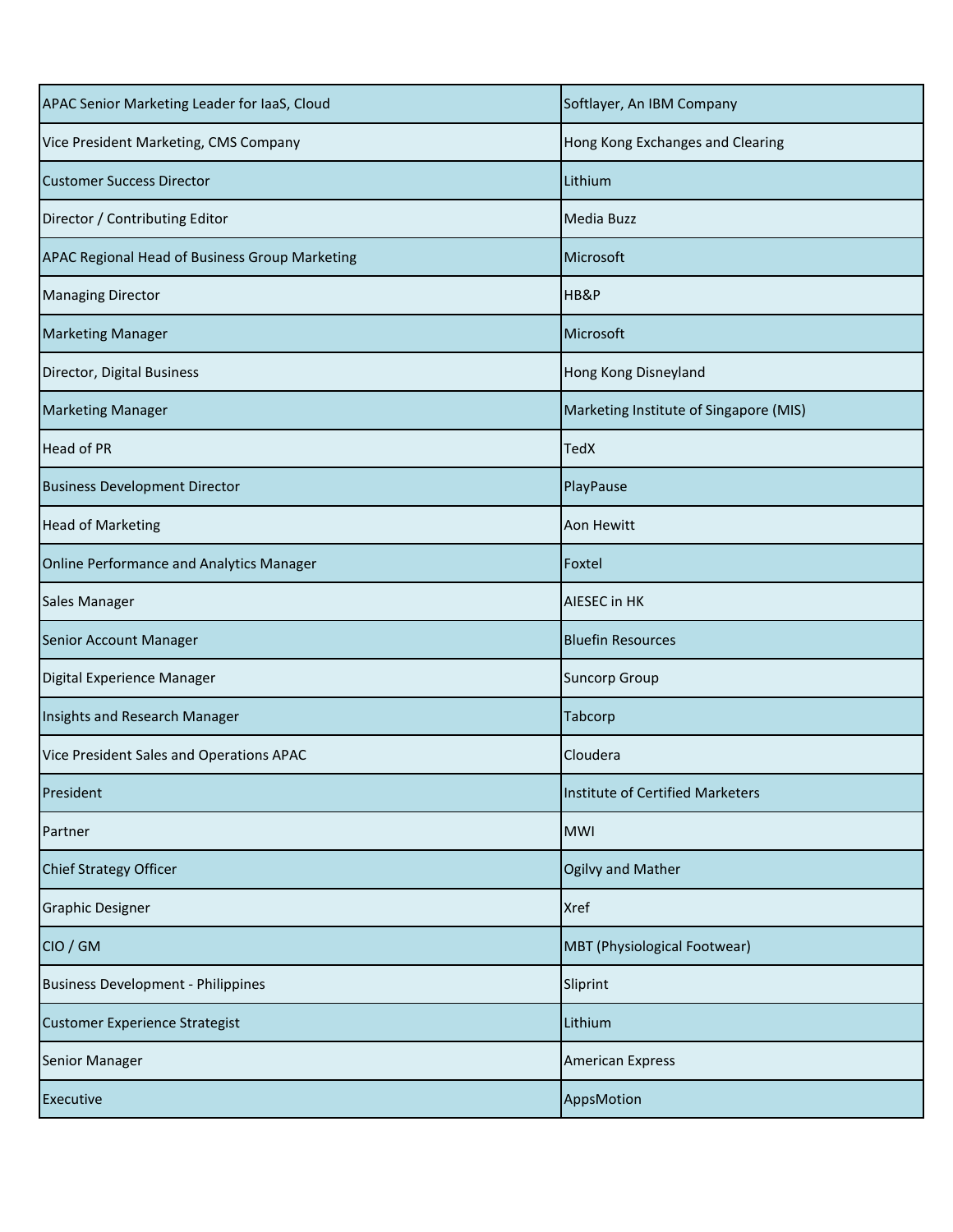| Video                                   | Adknowledge Asia              |
|-----------------------------------------|-------------------------------|
| <b>Principal Brand Strategist</b>       | <b>Brandspace</b>             |
| Consultant                              | <b>NAB Asset Management</b>   |
| <b>Sales Manager</b>                    | <b>Baidu International</b>    |
| <b>Business Development Manager</b>     | <b>PR Newswire</b>            |
| <b>Business Development Manager</b>     | cievents                      |
| BAS Agent & Bookkeeper                  | The Mobile Office Australia   |
| Senior E-Commerce Manager               | <b>AXA</b>                    |
| Senior Account Manager                  | <b>StudioOne</b>              |
| Corporate Partnerships                  | <b>WYZA Limited</b>           |
| <b>VP Sales</b>                         | Vexigo HK (AQ Communications) |
| <b>Partner Manager</b>                  | Google Analytics 360 Suite    |
| <b>Production Manager</b>               | <b>TAPevents</b>              |
| Editor-in-Chief                         | <b>Media Buzz</b>             |
| <b>Solution Consultant</b>              | Lithium                       |
| <b>VP ANZ Sales</b>                     | Lithium                       |
| <b>Business Development Manager</b>     | Google                        |
| Analytics Advocate and Keynote Speaker  | Google                        |
| Editor-in-Chief                         | <b>Media Buzz</b>             |
| <b>Business Development Manager</b>     | Vexigo HK (AQ Communications) |
| <b>Business Development Manager</b>     | Catalyst                      |
| <b>COO</b>                              | eSense Web Design             |
| <b>Account Manager</b>                  | <b>StudioOne</b>              |
| <b>Business Development Manager</b>     | Shopfully                     |
| <b>Business Development Manager</b>     | Crowd & Co                    |
| Co-founder                              | <b>ASM Liquor</b>             |
| Senior Manager, Marketplace Development | eBay                          |
|                                         |                               |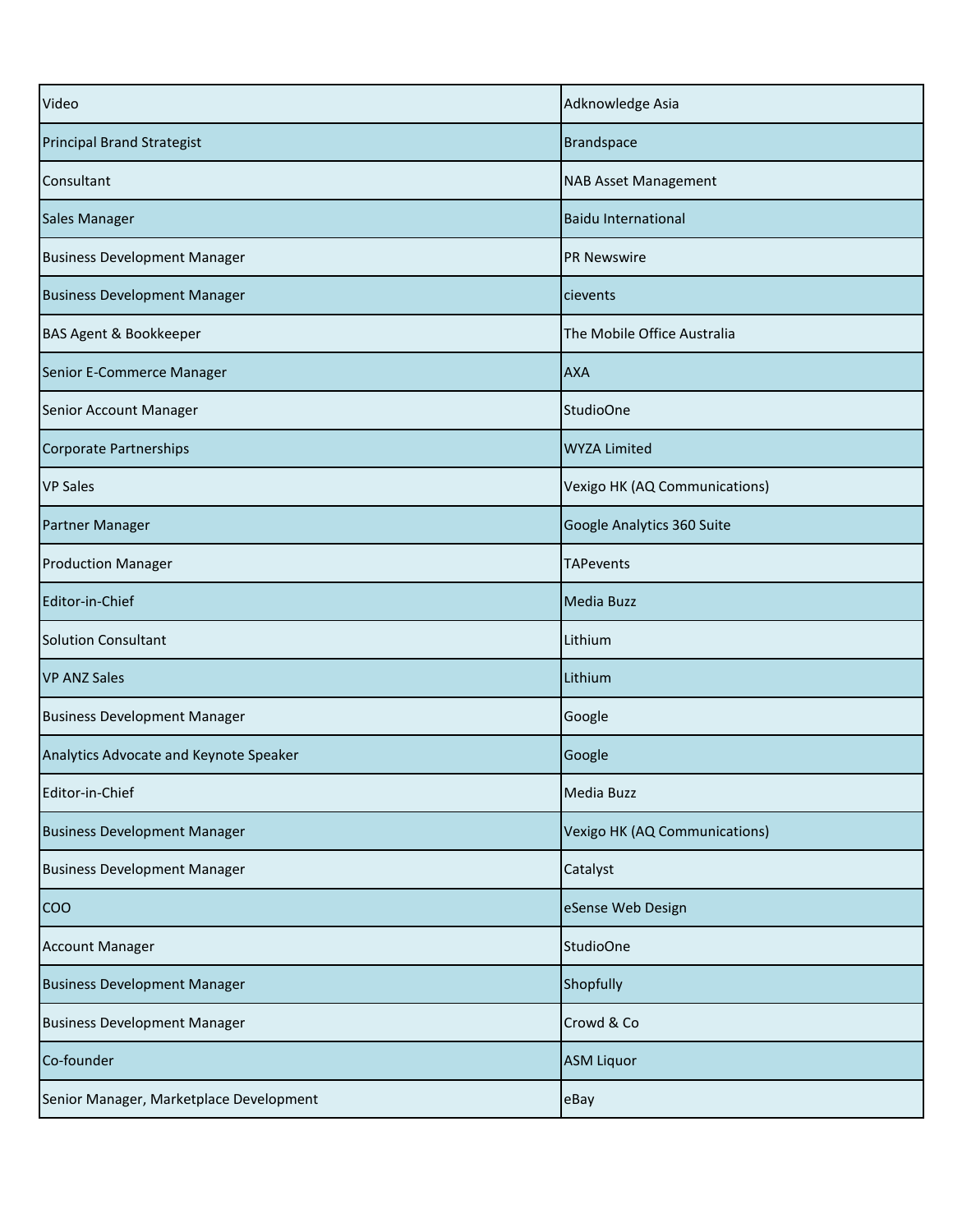| Vice President - Commercial                        | Eatigo                                |
|----------------------------------------------------|---------------------------------------|
| <b>Client Partner, APAC</b>                        | Verizon                               |
| Senior Investment Editor, Content & Publishing     | <b>AMP Capital</b>                    |
| Senior Manager Advertising Sales - South East Asia | <b>Turner Broadcast</b>               |
| Learning & Development Programme Specialist        | <b>Emergenetics Caelan &amp; Sage</b> |
| Cinematographer and Stills Photographer            | <b>BeScene Digital</b>                |
| Senior Sales Manager                               | <b>Baidu International</b>            |
| Regional Vice President Sales, APAC                | Richardson                            |
| Senior Account Executive - Sales Solutions APAC    | LinkedIn                              |
| Senior Vice President - Business Operations        | Adknowledge Asia                      |
| <b>Business Development Manager</b>                | Catalyst                              |
| <b>Graphic Guru</b>                                | HB&P                                  |
| Vice President, Strategy and Product               | Rakuten Asia Pvt Ltd                  |
| <b>Advertising Sales Manager</b>                   | The Wall Street Journal               |
| <b>Project Manager</b>                             | eSense Web Design                     |
| Service Ninja Manager                              | HB&P                                  |
| Learning & Development Programme Specialist        | <b>Emergenetics Caelan &amp; Sage</b> |
| <b>Business Relations Manager</b>                  | BrandManager                          |
| Digital Manager                                    | <b>CBRE</b>                           |
| <b>VP Sales</b>                                    | Sliprint                              |
| <b>Divisional Manager</b>                          | <b>Bluefin Resources</b>              |
| <b>Events Manager</b>                              | Citrix                                |
| Senior Producer, Multimedia                        | Telstra                               |
| Senior Client Services Manager                     | Callbox Inc.                          |
| Marketplace Manager                                | Microsoft                             |
| <b>Division Manager</b>                            | <b>GL Events</b>                      |
| Vice President of Business Development             | <b>AIESEC in CUHK</b>                 |
|                                                    |                                       |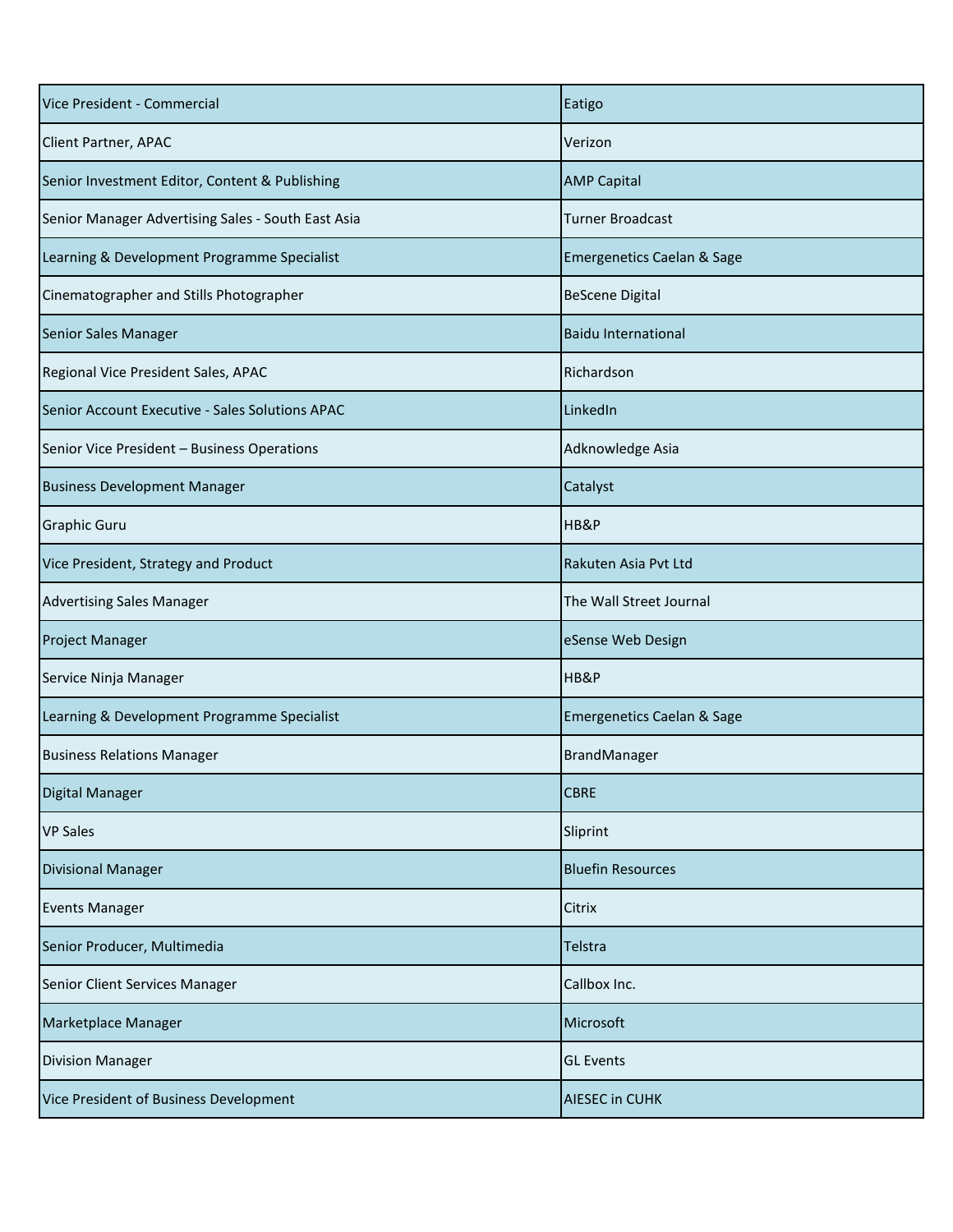| Social Media Manager                               | <b>CBRE</b>                      |
|----------------------------------------------------|----------------------------------|
| <b>Communications Executive</b>                    | Shangri-la                       |
| Digital Strategy, Solutions, Sales & Partnerships  | Yahoo                            |
| Service Ninja                                      | HB&P                             |
| <b>Accounts Executive</b>                          | Hello Pay Pvt Ltd                |
| Sales & Leasing Advisor                            | Engel & Voelkers                 |
| Video                                              | Adknowledge Asia                 |
| <b>Customer Success</b>                            | Creativa                         |
| <b>Senior Strategy Analyst</b>                     | Groupon                          |
| <b>Project Manager</b>                             | <b>TAPevents</b>                 |
| Owner                                              | <b>Unity Group</b>               |
| <b>Technical Account Manager</b>                   | Datorama                         |
| Sales and Customer Service                         | <b>StudioOne</b>                 |
| <b>Brand Manager</b>                               | <b>Diageo</b>                    |
| Research Associate                                 | <b>CMO</b> Asia                  |
| <b>Business Engagement Manager</b>                 | PayPal                           |
| Director of Communications & PR                    | <b>VSA Partners</b>              |
| <b>CEO</b>                                         | <b>Ace K Solutions</b>           |
| Associate Director, Customer Experience & Strategy | Rebecca Minkoff                  |
| <b>CEO</b>                                         | Around.lo                        |
| Director of Marketing                              | Webeasts                         |
| <b>CEO</b>                                         | <b>Blueorange Travel</b>         |
| Digital Communications Manager                     | Cohen & Steers                   |
| <b>Business Development Coordinator</b>            | SlidesLive                       |
| <b>CEO</b>                                         | Reveelz                          |
| <b>CEO</b>                                         | Social Vibes Media               |
| Director                                           | Faith MultiMedia Company Pvt.Ltd |
|                                                    |                                  |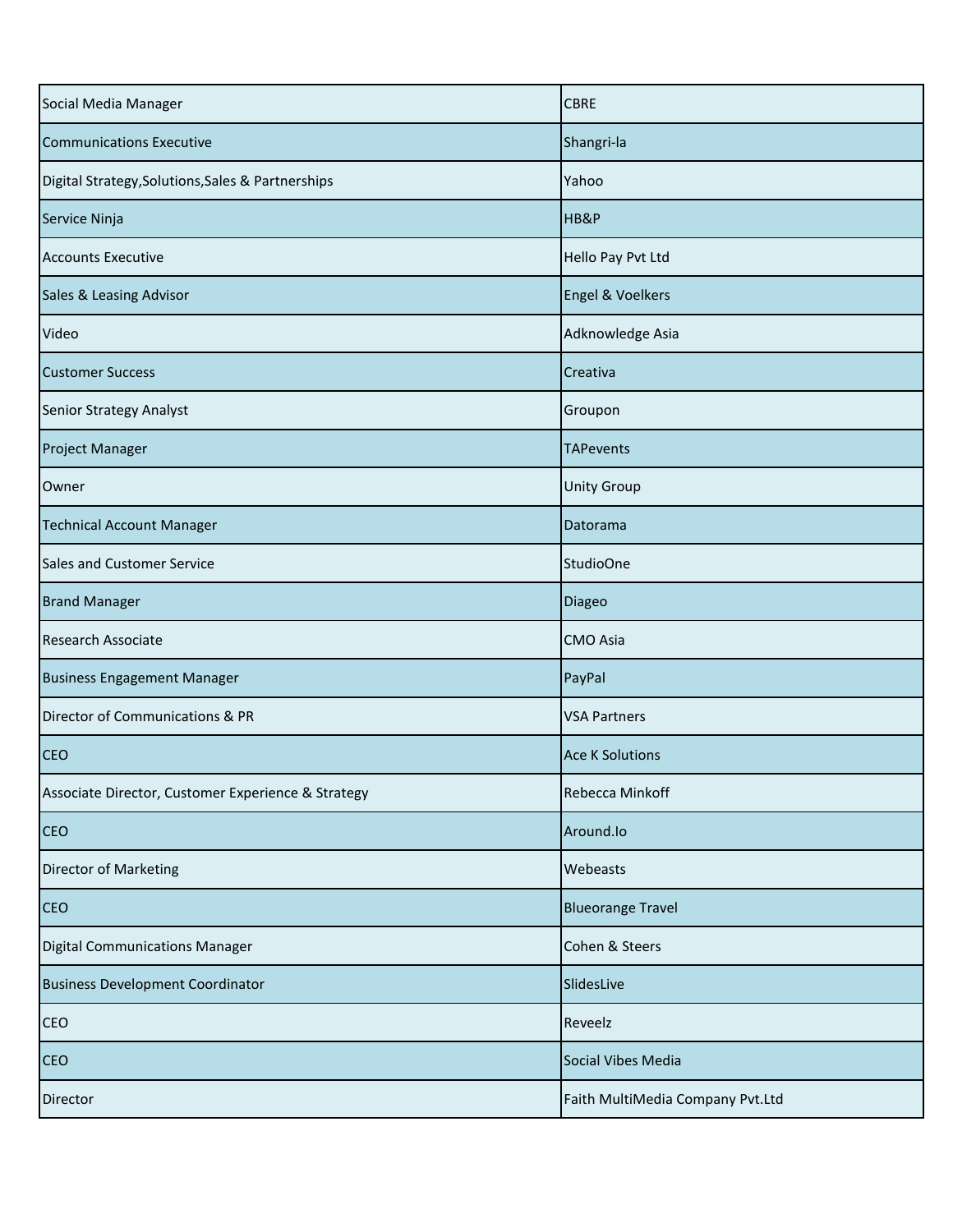| Director                                                           | Gigya                             |
|--------------------------------------------------------------------|-----------------------------------|
| Senior Vice President, Marketing Strategy, Insights and Operations | <b>Pitney Bowes</b>               |
| <b>CEO</b>                                                         | Sphere Software, Llc              |
| <b>Head of Marketing</b>                                           | Outscale                          |
| <b>Head of Events</b>                                              | F6S                               |
| <b>CEO</b>                                                         | The Farm SoHo                     |
| <b>CEO &amp; Founder</b>                                           | Didosia                           |
| <b>Account Manager</b>                                             | Convergence Point Media           |
| <b>Digital Strategist</b>                                          | <b>Varick North</b>               |
| <b>Ecommerce Director</b>                                          | <b>Hickies</b>                    |
| Co-Founder                                                         | Reveelz                           |
| <b>Managing Partner</b>                                            | <b>Marketing Data Interactive</b> |
| <b>Managing Partner</b>                                            | The Farm SoHo                     |
| Marketer/Advertiser                                                | Caffeine Digital                  |
| <b>Marketing Director</b>                                          | Dealogic                          |
| CEO/President                                                      | HumptyWay                         |
| Senior Executive Recruiter                                         | <b>Media Recruiting Group</b>     |
| Chairman                                                           | The Brookeside Group              |
| Chief Marketing Officer                                            | Vab Media                         |
| Digital Marketing Professor                                        | <b>NYU</b>                        |
| <b>Account Manager</b>                                             | <b>Appetizer Mobile</b>           |
| Key Account Manager, Advertising                                   | Statista                          |
| <b>Associate Art Director</b>                                      | Rauxa                             |
| <b>Associate Director</b>                                          | Affiliatevia Online Media         |
| <b>Business Development Director</b>                               | <b>REAL</b>                       |
| <b>Consumer Marketing Advisor</b>                                  | MoneyMio.com                      |
| <b>CPO</b>                                                         | Zemanta Inc.                      |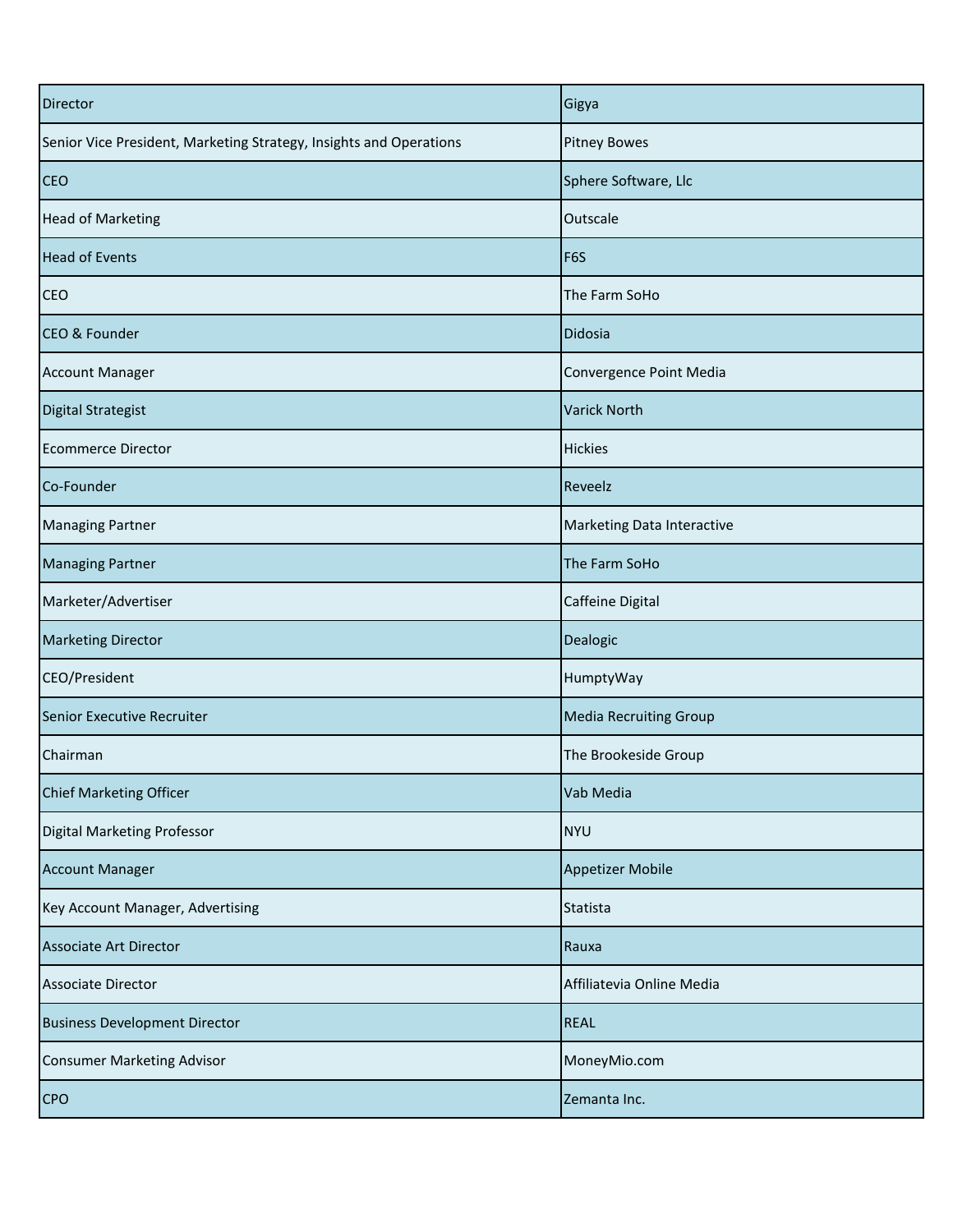| <b>Creative Director</b>                               | Infinata                                |
|--------------------------------------------------------|-----------------------------------------|
| Founder                                                | Around.io                               |
| Founder                                                | Dozen Digital                           |
| <b>Developers Manager</b>                              | App Futura                              |
| <b>Digital Marketing Executive</b>                     | Akriveia Technologies                   |
| <b>Digital Marketing Executive</b>                     | DigitasLBI MENA                         |
| Digital media strategist                               | <b>CGT Marketing LLC</b>                |
| Co-founder                                             | BlogsRelease                            |
| Co-founder                                             | Social Vibes Media                      |
| <b>Marketing Segments Professional</b>                 | <b>Asiacell Communication Pjsc</b>      |
| Partner - Marketing Director   Head of Digital         | <b>Enhance Industries</b>               |
| Entrepreneur                                           | <b>ETS</b> sagicam International        |
| President/Founder                                      | Jeff Goldberg & Associates              |
| Principal                                              | Kathy Bayer Branding & Marketing Agency |
| Sales Development Representative                       | PossibleNOW                             |
| <b>Sales Manager</b>                                   | <b>Avantel Llc</b>                      |
| <b>Sales Manager</b>                                   | <b>Brandoiffinity Nig. Ltd</b>          |
| <b>Senior Consultant</b>                               | Smartacre                               |
| Senior Manager, Digital Marketing & Strategic Services | <b>iQuanti</b>                          |
| Social and Digital Media Manager                       | <b>ICFLIX</b>                           |
| Social Media Specialist                                | <b>Modimel Studios</b>                  |
| Sr. Specialist, Digital Media Investment               | Orion Worldwide                         |
| Executive Producer / owner                             | <b>Homeward Bound Productions</b>       |
| Founder                                                | <b>Herald Square SEO</b>                |
| Founder                                                | Nova Zora Digital                       |
| Founder / CEO                                          | Bizprospex                              |
| Founder / CEO                                          | Prospex Network Llc                     |